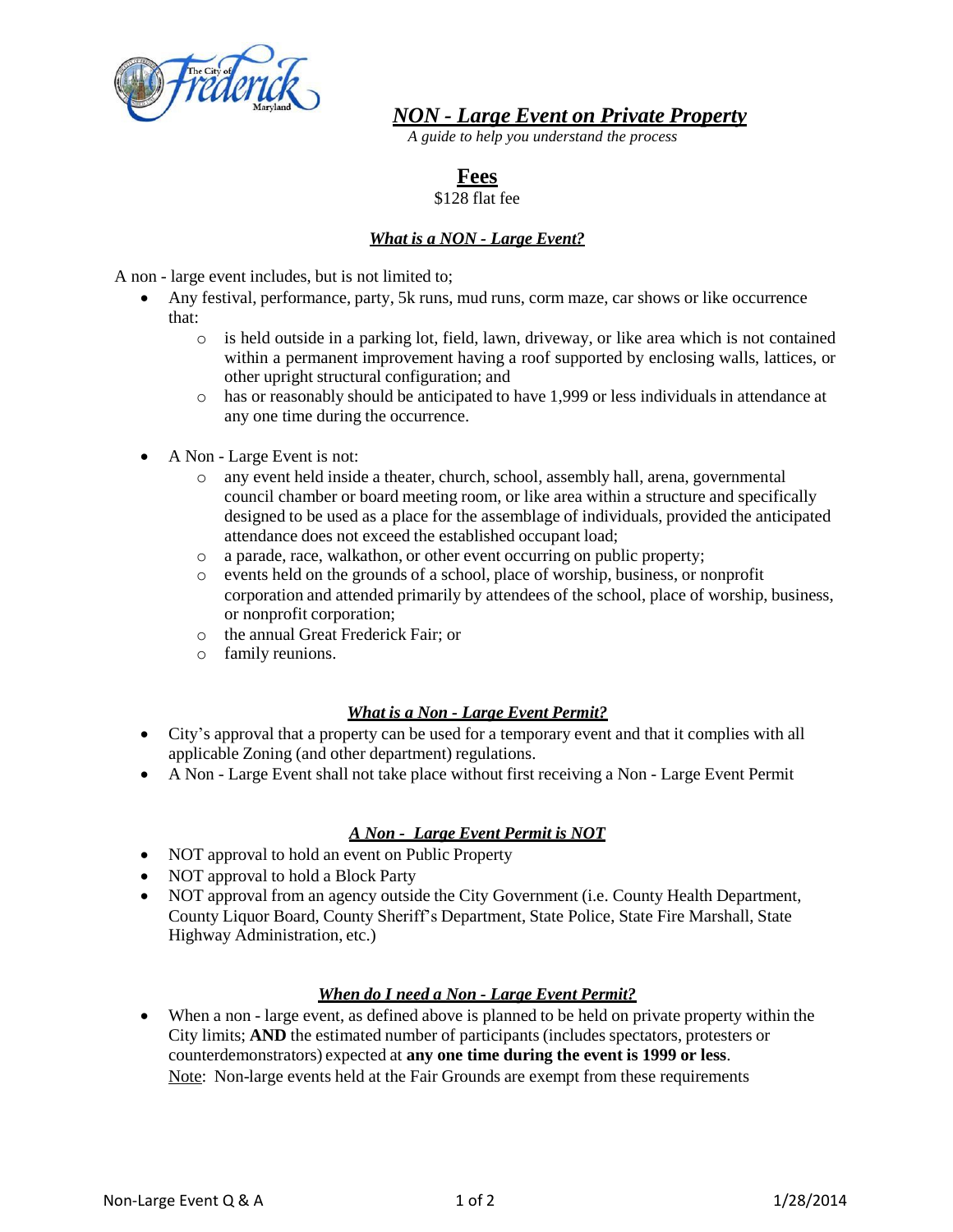## *Application Submittal*

- Complete NON Large Event Permit application in its entirety
- Provide 4 (four) copies of the following:
	- o Plan of the property showing the location of the event
	- o Plan showing location of all onsite parking
	- o Plan showing location of all vehicle entrance and exits
	- o Plan showing location of all offsite parking
	- o Plan showing location of vehicle entrance and exits for offsite parking
	- o Plan showing path of travel for pedestrians to travel from the offsite parking to the event
	- o Plan showing traffic control in and out of the event as well as directional signage and location of traffic control personnel
	- o A description of any recording equipment, sound amplification equipment, banners, signs or other attention getting signs or devices to be used in connection with the event.

## *How does the process work?*

- 1. Submit completed application and all supporting documents to the Building Department. Note: Applications are required to be submitted a **minimum of 45 days prior to the start of the event.**
- 2. Copies of the application are distributed to the following departments for review and approval:
	- Planning and Zoning Determines if the proposed event complies with the Land Management Code
	- City Engineer Ensures compliance with traffic control and parking requirements
- 3. Any discrepancies noted or questions from the above departments will be mailed, e-mailed or faxed to the applicant.
- 4. If there are no additional issues to address and approvals are given by each department, a Non Large Event on Private Property Permit is issued and mailed to the applicant.

### *Are there any inspections required?*

 NO, there are no inspections required from the City of Frederick. However, inspections may be required from an agency outside the City Government (i.e. County Health Department, County Liquor Board, County Sheriff's Department, State Police, State Fire Marshal, State Highway Administration, etc.)

**REMEMBER – The event cannot take place until the permit has been issued. The approved permit documents shall be onsite during the entire event and shall be made available upon demand. Noncompliance or any violation of Chapter 18 of the City Charter and Code, Section 867 of the Land Management Code or any of the terms and conditions placed on the permit may result in suspension or revocation of the permit and immediate termination of the event.**

We are here to assist you during this process. If any questions arise, please don't hesitate to contact our offices.

### **Office Staff Contacts:**

| Permits Coordinator | 301-600-3829 |
|---------------------|--------------|
| Permits Technician  | 301-600-3813 |
| Planning and Zoning | 301-600-1499 |
| Engineering         | 301-600-1406 |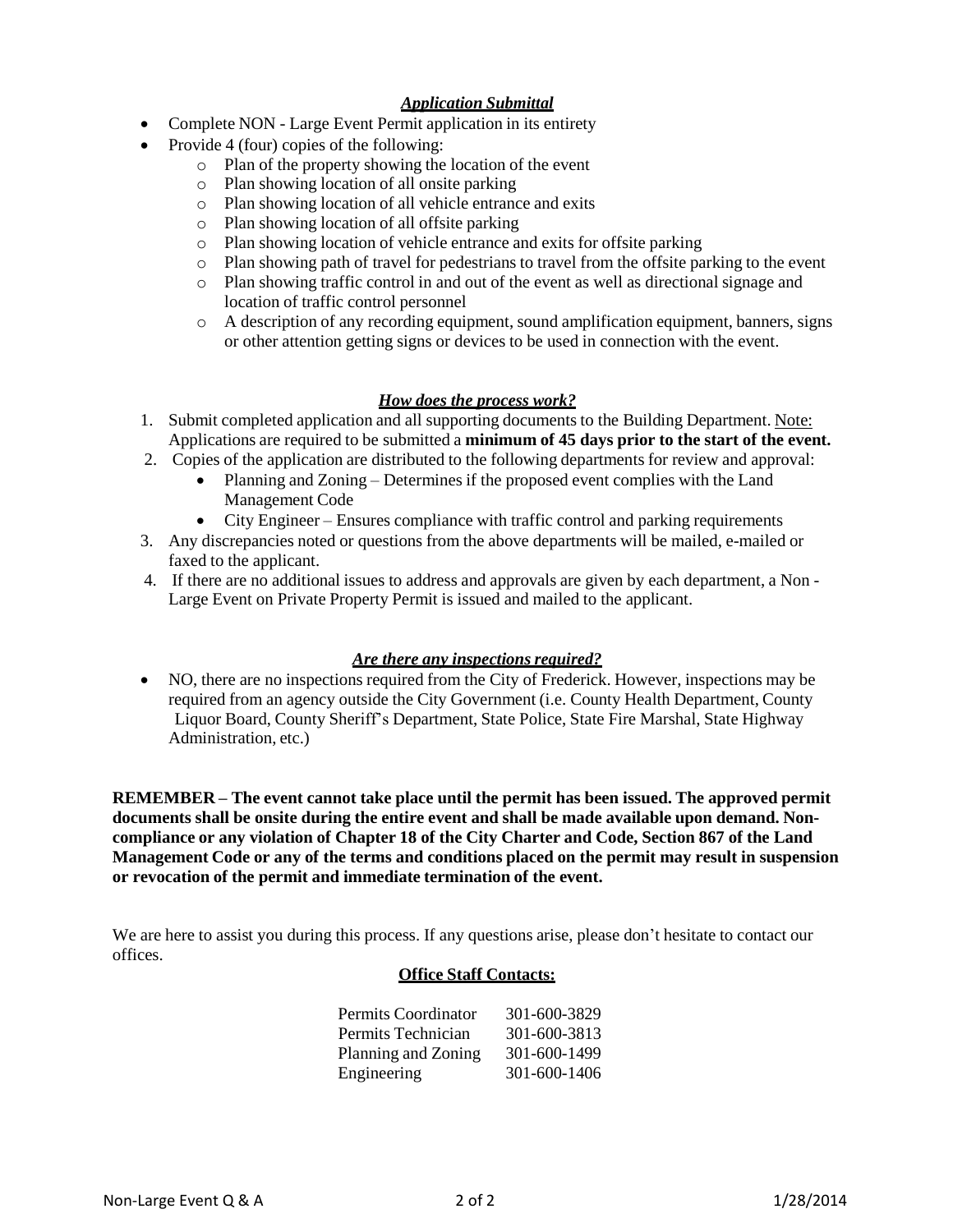Building Department Municipal Office Annex 140 W. Patrick St. Frederick, MD 21701 301-600-3808 FAX: 301-600-3826 www.cityoffrederick.com



*FOR OFFICE USE ONLY*

*App.No:*

*App.Type Code:*

*Tax ID: 02-*

*App. Date:*

### *ZONING PERMIT APPLICATION (NON-LARGE EVENT ON PRIVATE PROPERTY) APPLICATIONS MUST BE SUBMITTED AT LEAST 45 DAYS PRIOR TO DATE OF EVENT.*

 *PLEASE READ AND COMPLETE THIS DOCUMENT IN ITS ENTIRETY. APPLICATION WILL NOT BE ACCEPTED UNLESS ALL SPACES ARE FULLY COMPLETED.* 

| <b>Applicant Name:</b>            |                |  |
|-----------------------------------|----------------|--|
| <b>Applicant Mailing Address:</b> |                |  |
| Daytime Phone:                    | Evening Phone: |  |
| Email Address:                    |                |  |
| Fax Number:                       |                |  |

| <b>Applicant Filed on Behalf of:</b>                                                            |        |
|-------------------------------------------------------------------------------------------------|--------|
| Mailing Address:                                                                                |        |
| Phone:                                                                                          |        |
| Email Address:                                                                                  |        |
| Fax Number:                                                                                     |        |
| Name & Phone info for two $(2)$<br>people to act as Event-<br>Representatives during the event: | Name:  |
|                                                                                                 | Phone: |
|                                                                                                 | Name:  |
|                                                                                                 | Phone: |

| Date(s) of Event (month/day/year):                          | <b>Event Start Time:</b>          |  |  |
|-------------------------------------------------------------|-----------------------------------|--|--|
| Time (include set up, clean up etc.):                       | <b>Event Stop Time:</b>           |  |  |
| Name & Purpose of Event:                                    |                                   |  |  |
| Main Activity of the Event:                                 |                                   |  |  |
| (include Specific Activities Planned)                       |                                   |  |  |
| Location and Address of the Event:                          |                                   |  |  |
| Total number of participants expected (includes spectators, |                                   |  |  |
| protestors, or counterdemonstrators if applicable)          |                                   |  |  |
| Maximum Number of participants expected at any one time:    |                                   |  |  |
| Any Street or lane closure required:                        | Yes<br>Location<br>N <sub>o</sub> |  |  |
| Alcoholic Beverage Available/Allowed:                       | N <sub>o</sub><br>Yes             |  |  |